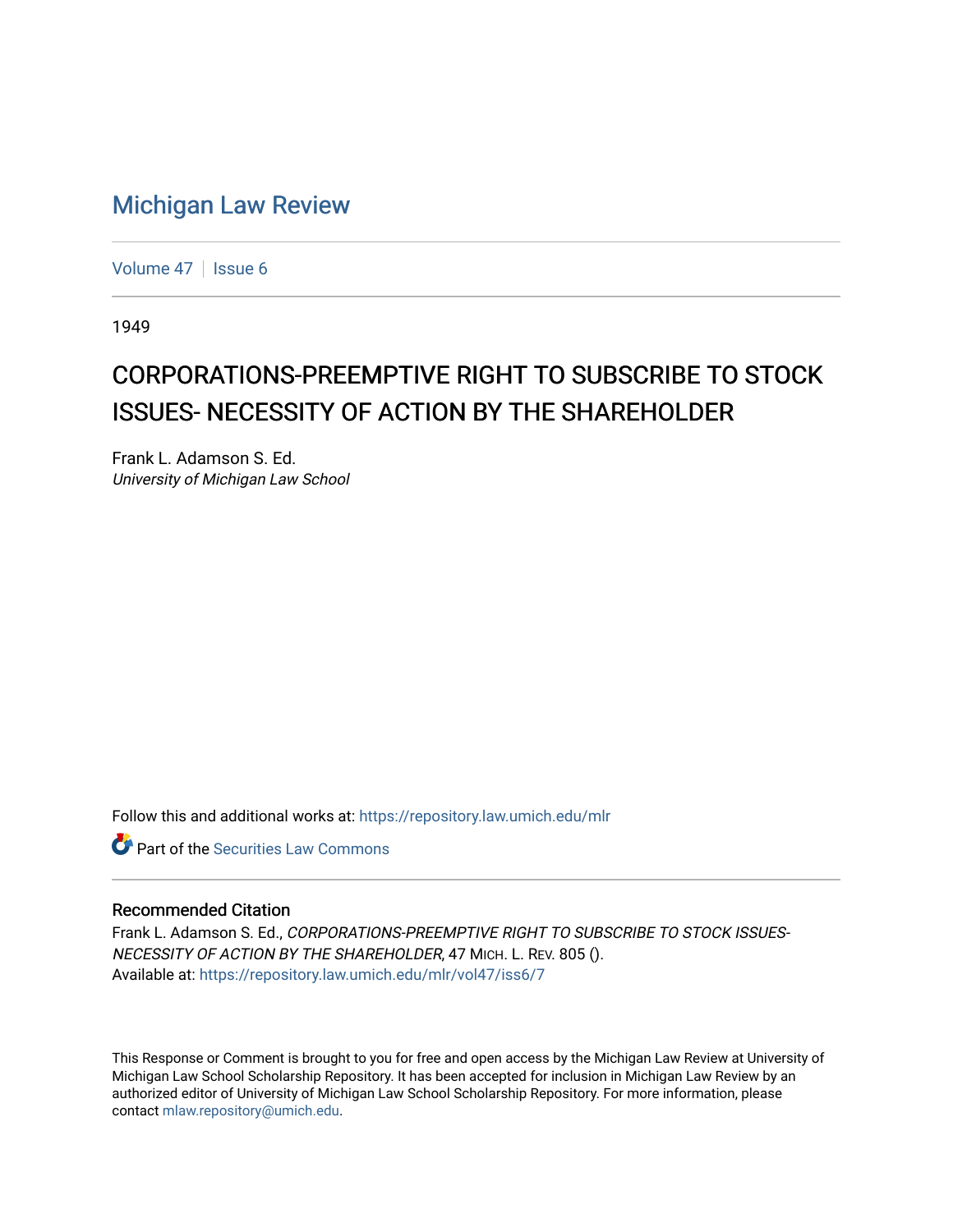The reasoning in this decision appears to violate the variously stated rule that the preemptive right is lost by failure to comply with the terms

**'335 111. App. 190, 81 N.E. (2d) 260** (1948).

CORPORATIONS-PREEMPTIVE **PIGHT** TO **SUBSCRIBE** TO STOCK IS**suFs-N.EcESsITY OF** ACTION **BY THE** SHAREHOLDIER-In *Oppenheimer v. Win. F. Chiniquy Co.,"* a stockholder sought to compel the corporation to issue to him his pro rata share of treasury stock which had been offered to the shareholders on August 6, 1945. The final date for application was September 6, but no time for payment was specified. The shareholder wrote to the company accepting the offer before the final date, but did not tender payment until October 16. The corporation had not disposed of the shares, and the court ordered the company to issue them to the shareholder, holding that the delay was of no importance.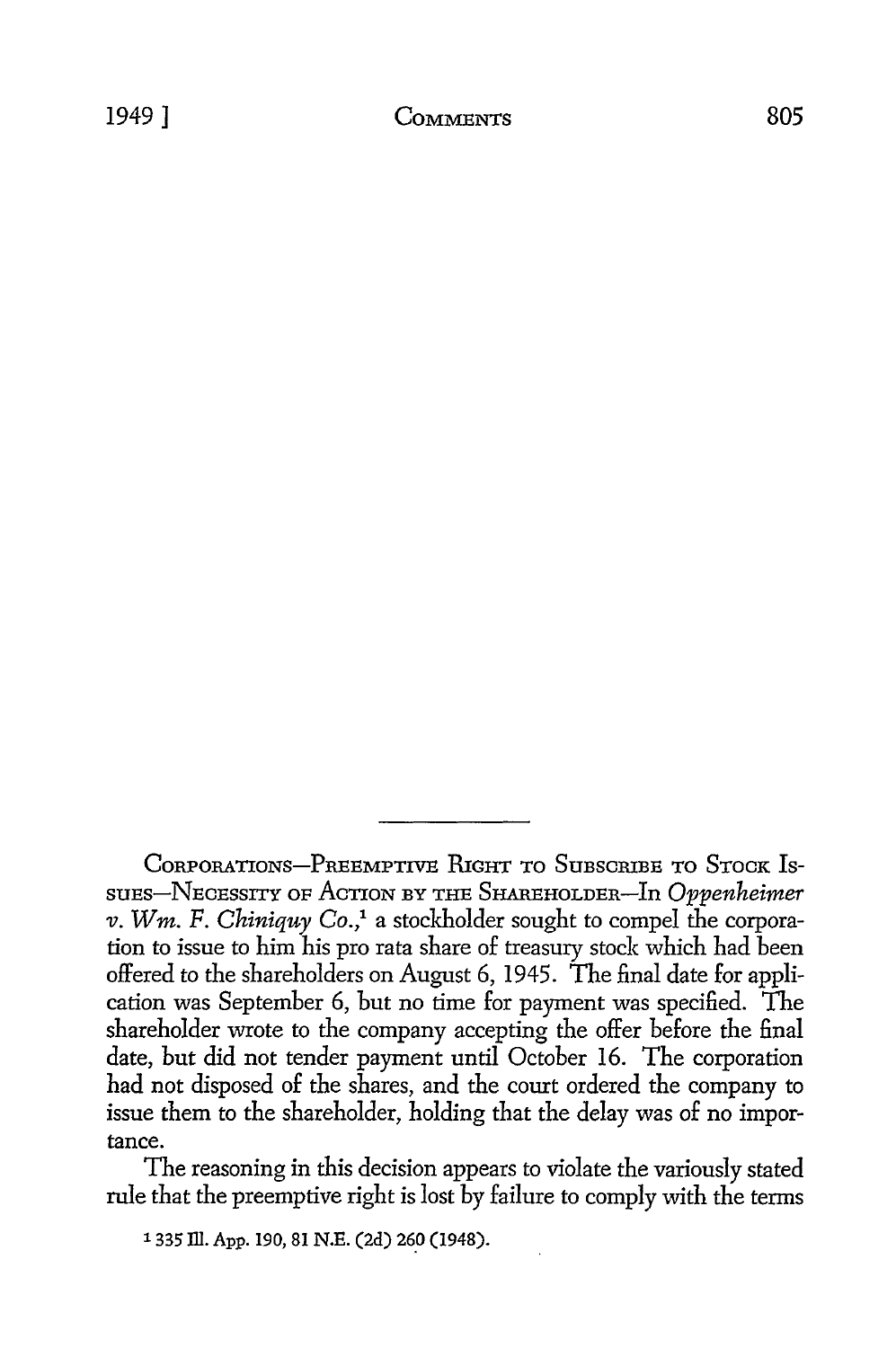of the offer.2 The groundwork for this rule was laid in *Gray v. Portland Bank,* in the suggestion of Judge Sedgwick that the right would be lost by unreasonable delay.3 In more recent cases the statement that the right is lost by failure to make demand is very common, frequently by way of introduction to matters at issue in the case. To determine the proper scope of the rule, it is proposed to classify the cases dealing with the effect of delay on the preemptive right into three groups. These are: (1) cases in which the shares were offered to the stockholder, and he delayed or rejected the offer; (2) cases in which there was a breach of duty by the directors, and (3) cases in which the shares were not offered to the stockholders.

## *A. Shareholder's Delay or Refusal*

## **1.** *Delay*

Before the stockholder can be held to have lost his preemptive right **by** delay in making demand, it must first be determined that he has, in fact, waited beyond the permissible period. The corporation almost always sets a final date for subscription, but it is clear that there are limits on the power of the corporation to prescribe a time. In the absence of statute, the test is stated to be whether a reasonable time has been allowed. When the time is so limited that a share holder will be unable to subscribe, this of itself is not sufficient to make the time unreasonable.<sup>4</sup> But when the time limit was selected with this in mind, to deprive the shareholder of his opportunity to subscribe so that the other shareholders could invade his equity in the surplus, eleven days were held clearly unreasonable.' In another case, a total of eleven days, five from the day of sending notice, was insufficient time though the shareholder was notified and had time to subscribe. The stock was offered at par, less than the value, but the books were so poorly kept that it was impossible to determine the value of the shares.6 On the other hand, the Appellate Division of New York held that a seven day period, four after sending notice, was adequate,

<sup>2</sup> 11 FLETCHER, Cyc. CORP., perm. ed. §§ 5138, 5139 (1932); 1 COOK, CORPORATIONS, 8th ed., § 286 (1923).

**3 3** Mass. 364 at 388 (1807).

4 Hoyt v. Great American Insurance Co., 201 App. Div. 352, 194 N.Y.S. 449 (1922); Noble v. Great American Insurance Co., 200 App. Div. 773, 194 N.Y.S. 60 (1922), affd. without opinion, **235** N.Y. 589, 139 N.E. 746 (1923).

**5** Jones v. Morrison, **31** Minn. 140, 16 N.W. 854 (1883). Mail from the shareholder took eighteen days to reach the office of the company. The value of the stockholder's shares was reduced from \$153,000 to \$81,600.

**6** Bennett v. Baum, 90 Neb. 320, **133** N.W. 439 (1911).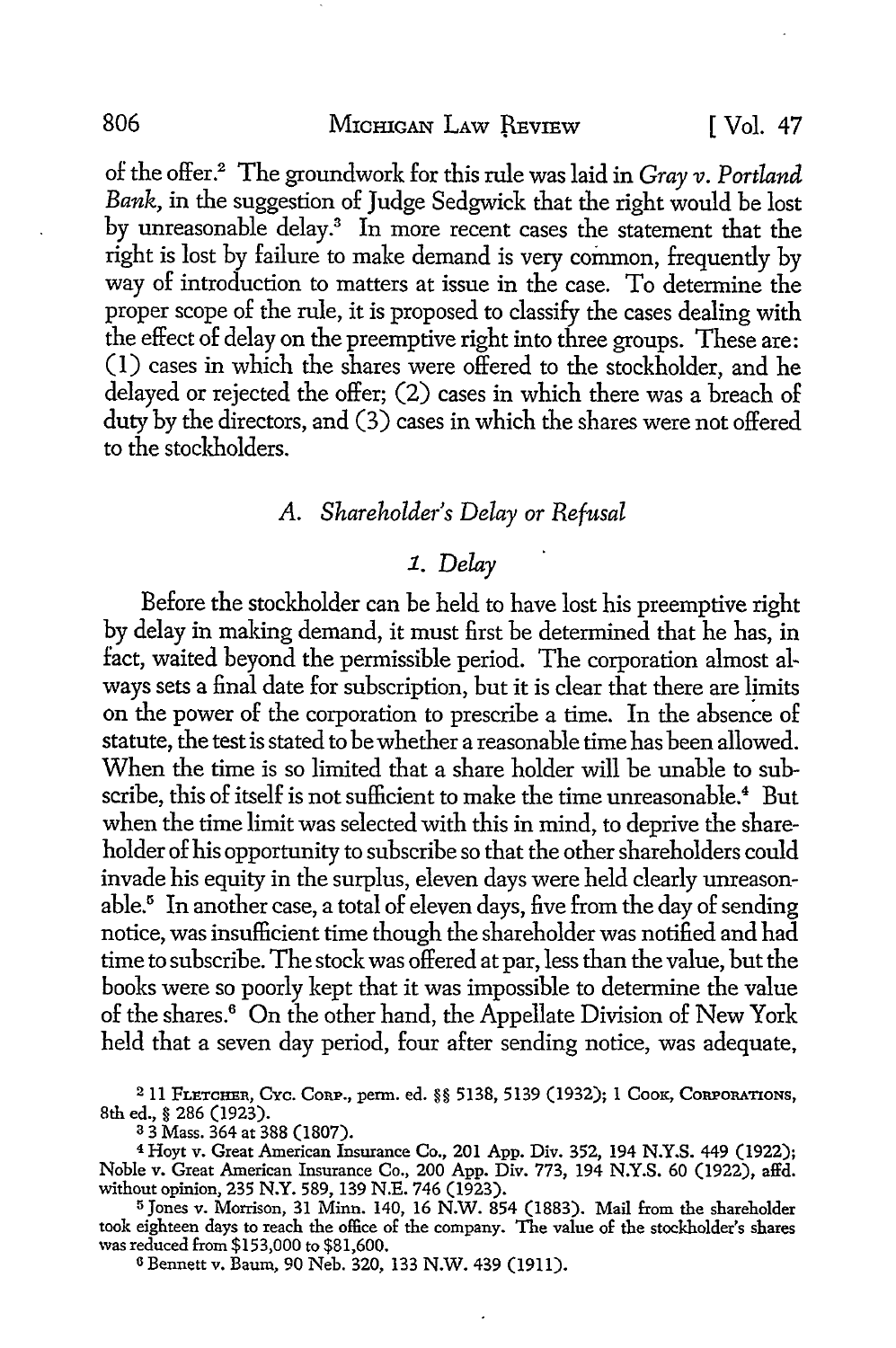#### 1949 ] **COMMENTS 807**

though the authorizing faction thereby acquired control of the corporation. The court felt that the complainants had not been sufficiently vigilant and were objecting because others had seized the opportunity.<sup> $\tau$ </sup> The attitude of the court and the reason for the particular time<sup>8</sup> are important factors. Very short periods may be held reasonable. However, though the court may not hold that the time allowed is unreasonable, it may be an unexpressed factor in determining the effect of delay on the stockholder's right to share in a new issue.

Only four cases were found in which a shareholder, whose only fault was delay in accepting the offer, sought to compel issue of his pro rata share of an issue of stock, and in which the corporation still had the shares at the time demand was made. Of these cases, *Hart v. St. Charles Street R.R. Co.'* is the earliest and the only one in which the court did not decree that the shares be issued. The subscription period, including extensions, was one hundred days. On the ninety-ninth day the shareholder declared her intention to take, but did not tender payment until eight days later. The court did not consider whether delay should defeat the right, the sole issue being whether the period prescribed was for subscription only or also for payment, and on rehearing it was held to be the latter.

The next decision, in point of time, was the English case of *James v. Buena Ventura Nitrate Grounds Syndicate, Ltd.1 "* A shareholder died after an increase in the capital stock but before it was offered to the shareholders. Notice, although sent to his executors, was misdirected. One year later the pro rata share was demanded, and the court decreed that it be issued. The chief question was whether a deceased shareholder was entitled to participate in the issue, but the corporation also relied on the delay to justify its refusal to issue the shares. The defense of delay was dismissed by Lord Herschell with the statement that the company had not acted to its prejudice on the assumption that no application would be made for the shares. Though he expressly declined to consider the case in which the shareholder had received notice, Lord Herschell's statement would be equally applicable. When the question arose in New York, in *Somers v. Armor Gas & Oil Co.,1* his argument was

**<sup>7</sup>** Dusenberry v. Sagamore Development Co., 164 **App.** Div. **573, 150 N.Y.S. 229** (1914).

**<sup>8</sup>** Hoyt v. Great American Insurance Co., 201 **App.** Div. **352,** 194 **N.Y.S.** 449 **(1922);** sale of the entire issue **by** the end of the year was necessary to obtain a certificate from the superintendent of insurance.

**<sup>9 30</sup>** La. Ann. **758 (1878).** lo r1896] 1 Ch. 456.

**<sup>1171</sup>** Misc. **211,** 128 **N.Y.S. 382 (1911),** affd. 147 **App.** Div. **919, 131 N.Y.S.** 1144 **(1911), affd. 207** N.Y. **739, 101 N.E.** 1122 **(1913).**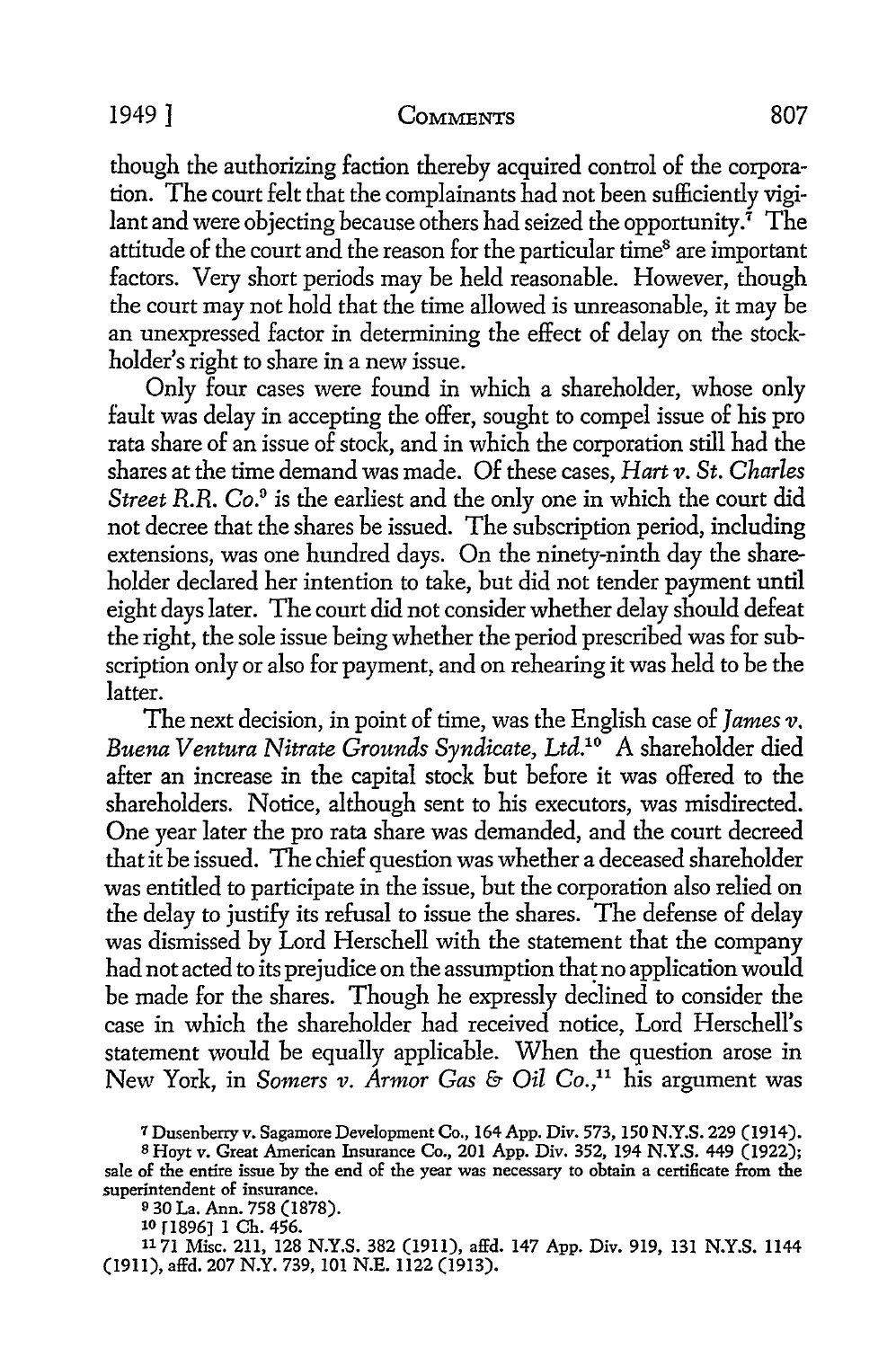quoted by the court. In this case, ten days were allowed for subscribing and paying, but the shareholder, who had received notice, made no demand until thirteen days after expiration of the period. Formal tender of payment was never made, though she was prepared to pay four days after making demand. The court expressly declared that delay merely barred contesting a disposition of the stock to someone else.

In the principal case,<sup>12</sup> the Illinois court, though mentioning that no time for payment had been set and that the shareholder had tendered payment, based its decision squarely on the *Somers* case, stating it was in full accord with the reasoning and judgment.

Of these four cases, only the New York and Illinois decisions are clear authority for the proposition that when the corporation still has the stock, mere delay does not extinguish the preemptive right. However, the authority of the *Somers* case is questionable in view of the more recent decision in *Tarlow v. Archbell.'3* This was not an action to compel the corporation to issue shares, but was a shareholder's derivative suit. An issue of stock was offered to the shareholders at par on July 14, 1936, application and payment to be made by August 17. McKitterick, a director and president of the corporation, died on August 15, without having exercised his right. The board extended the subscription period until August 31, so that his executrix could subscribe for the 8695 shares to which he was entitled. No notice of the extension was given, but other applications for 3242 shares, some by directors, were accepted in that period. It was alleged that the value of the shares exceeded par by \$40 and that the secret extension was a breach of duty in which the estate had participated. The trial court denied a motion to dismiss for failure to state a cause of action. The decision was affirmed without opinion by the appellate division<sup>14</sup> and the court of appeals.<sup>15</sup> Relying on cases in which the stock had been sold prior to the late demand,<sup>16</sup> the trial court stated that failure to exercise the right was a waiver, and that as all stockholders had a right to a reasonable opportunity to share in any increase on the same terms, the extension was unlawful. The *Somers* case was not mentioned.

It is submitted that the *Hart and Tarlow* cases are not good law, in

14 **269 App.** Div. **837, 56 N.Y.S. (2d) 363** (1945).

**'r 296** N.Y. **757, 70 N.E.** (2d) **556** (1946).

**16** Noble v. Great American Insurance Co., 200 **App.** Div. **773,** 194 **N.Y.S. 60 (1922),** affd. without opinion, **235** N.Y. **589, 139 N.E.** 746 **(1923);** Hoyt v. Great American Insurance Co., 201 **App.** Div. 352, 194 **N.Y.S.** 449 **(1922).**

<sup>1 .</sup>Oppenheimer v. Win. **F.** Chiniquy Co., **335 Ill. App. 190, 81 N.E. (2d) 260** (1948). **13** 47 **N.Y.S. (2d) 3** (1943).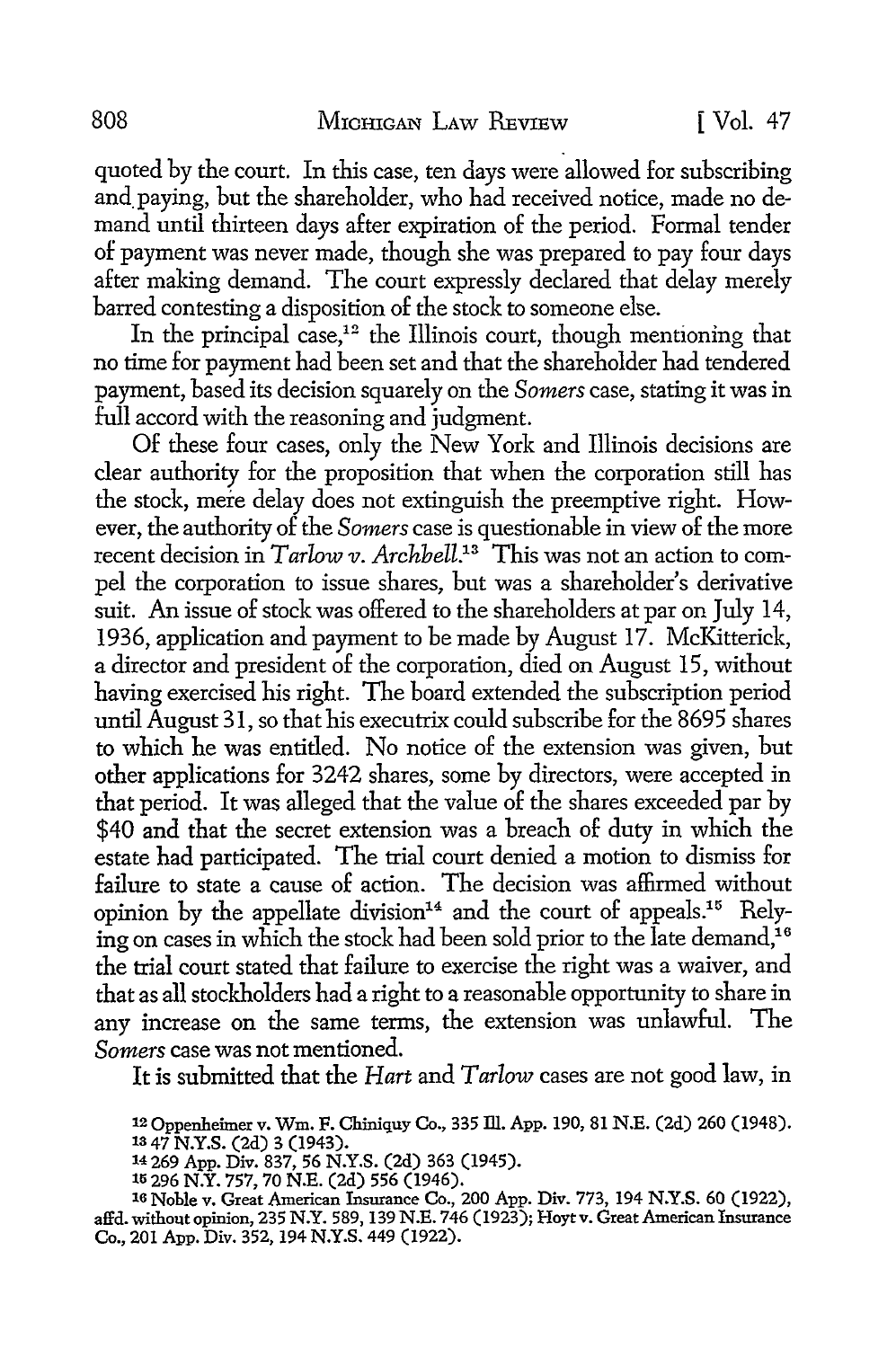1949] **COMMENTS 809**

so far as they hold that the offer must be complied with within the subscription period. The reason for holding that the right is lost in this class of cases is to permit the corporation to dispose of the shares and thus enable it to obtain needed capital. When the shares are not disposed of, the reason fails. To the extent that the corporation is free to dispose of the remaining shares as it may choose, there is no unfairness to the other shareholders in holding that as long as no action has been taken respecting those shares the right still subsists in the shareholders who did not subscribe. There may be independent grounds on which the right may properly be denied, $17$  but mere failure to act in the prescribed period is not such a reason.

## *2. Refusal*

Where the stockholder not merely delays, but refuses to take his pro rata share or has acted so that he is held to have waived his right,<sup>18</sup> and the shares have been disposed of, the preemptive right is clearly extinguished." However, if the corporation still has the shares and circumstances are unchanged there would be little more reason to hold that the stockholder is precluded where he refuses than there is where he merely fails to act. It is not a reason to say that his "election" is conclusive.

No case with this fact situation has been found. The closest is *Hall v. Hall.<sup>20</sup>* Four years after the shareholder's refusal, his shares were purchased by the plaintiff in the action. The additional shares were later sold at a directors' meeting at which the plaintiff was present and offered a lesser price. Seeking to retain control, he then claimed these shares should have been offered to all the stockholders pro rata. The court held that the company was free to deal with the shares as it chose, since

**<sup>17</sup>**In each of the following cases the shares had been sold prior to the demand, but there were other reasons for denying the right: Seaman v. Ironwood Amusement Co., **283** Mich. 220, **278** N.W. 51 (1938) (increase offered when the corporation was on the verge of failure, and the first demand was made when the corporation was in a much improved condition); Van Slyke v. Norris, 159 Minn. 63, 198 N.W. 409 (1924) (four months delay, but a clear attempt to take advantage of a requirement of a written waiver to cause trouble and make a profit by collecting "damages"). **18 In** Heylandt Sales Co. v. Welding Gas Products Co., 180 Tenn. 437, 175 S.W. (2d)

557 (1943), a contract not to acquire a majority of the stock was held to he a waiver of the right to participate in an additional issue. The shareholder had violated the contract, and by not permitting him to participate in the new issue his proportionate holding was reduced to that which he had agreed not to exceed. The court also relied on the doctrine of "unclean hands."

**19** Conklin v. United Construction Supply Co., 166 App. Div. 284, 151 N.Y.S. 624 (1915), affd. 219 N.Y. **555,** 114 N.E. 1063 (1916); Hoyt v. Shenango Valley Steel Co., 207 Pa. 208, 56 A. 422 (1903).

**20 30** Ohio C. C. 826 (1908).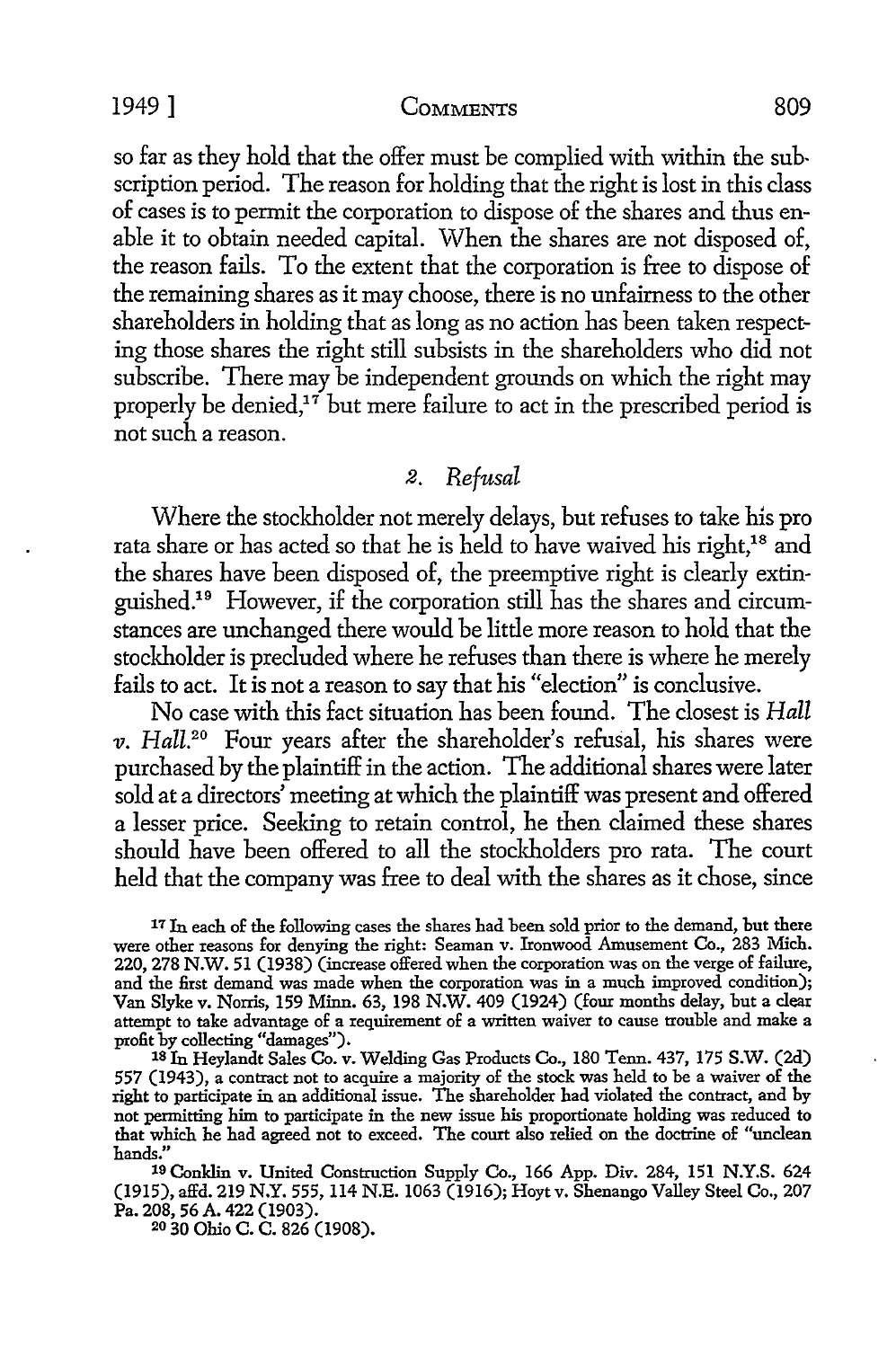the preemptive right incident to the shares purchased by the plaintiff had expired prior to the plaintiff's purchase. At most this case indicates that a four year interval will bar the right.

## *B. Directors' Breach of Duty*

The vast majority of cases do not deal with a simple failure to demand, or a refusal to take shares, but involve a failure to offer the issue to the shareholders and, frequently, an alleged breach of duty by the directors. When there is a breach of duty by the directors $21$  as well as a violation of the preemptive right, only extreme delay or supervening rights defeat the action.<sup>22</sup> But as this would be the rule were there no violation of the preemptive right, these cases merely obscure the extent of the doctrine of preemptive rights and are of no help in determining the effect of delay or refusal.

## *C. Failure to Offer to the Shareholders*

When the sole "wrong" is the violation of the preemptive right, the shareholder must act, and must act promptly. Failure to demand, or very slight delay, will result in loss of the right. In *Griffith v. Sprowl*,<sup>23</sup> the board voted to issue the stock to outsiders. Thirteen days later an injunction was sought to prevent such issue. There was no real need for cash, but the proceeds were used to pay certain debts of the corporation. The injunction was denied, the court emphasizing that sufficient stock remained for the complainants to acquire their pro rata share and that they had failed to demand such issue.

The reason for the rule in this class of cases lies in the defects inherent in the doctrine of preemptive rights. The practical difficulties in offering anew issue to the shareholders when the corporation has a complex capital structure are considerable.<sup>24</sup> Further, the doctrine gives an opportunity for personal advantage to a few shareholders who choose to

**<sup>21</sup>**(a) Shares in a very profitable corporation issued to the family of a director: Ross Transport, Inc. v. Crothers, 185 Md. 573, 45 A. (2d) 267 (1946). (b) Issued to gain con- trol: Glenn v. Kittaning Brewing Co., 259 Pa. 510, 103 A. 340 (1918) (sold at \$222 less than book value); Rowland v. Times Pub. Co., (Fla. 1948) 35 S. (2d) 399; Titus v. Paul State Bank, 32 Idaho 23, 179 P. 514 (1919).<br><sup>22</sup> Strickler v. McElroy, 45 Pa. Super. 165 (1911) (six years delay held no bar to an

action for damages); Keeney v. Converse, 99 Mich. 316, 58 N.W. **325** (1894) (ten years delay held a bar in an action for damages); Morris v. Stevens, 178 Pa. 563, 36 A. 151 (1897) (two years delay held no bar in an action to cancel shares).

**<sup>23</sup>**45 Ind. **App.** 504, 91 N.E. 25 (1910). 24 Frey, "Shareholders Preemptive Rights," 38 **YALa** L.J. 563 (1929); Drinker, "Preemptive Right of Shareholders to Subscribe to New Shares," 43 HARV. L. REV. 586 (1930).